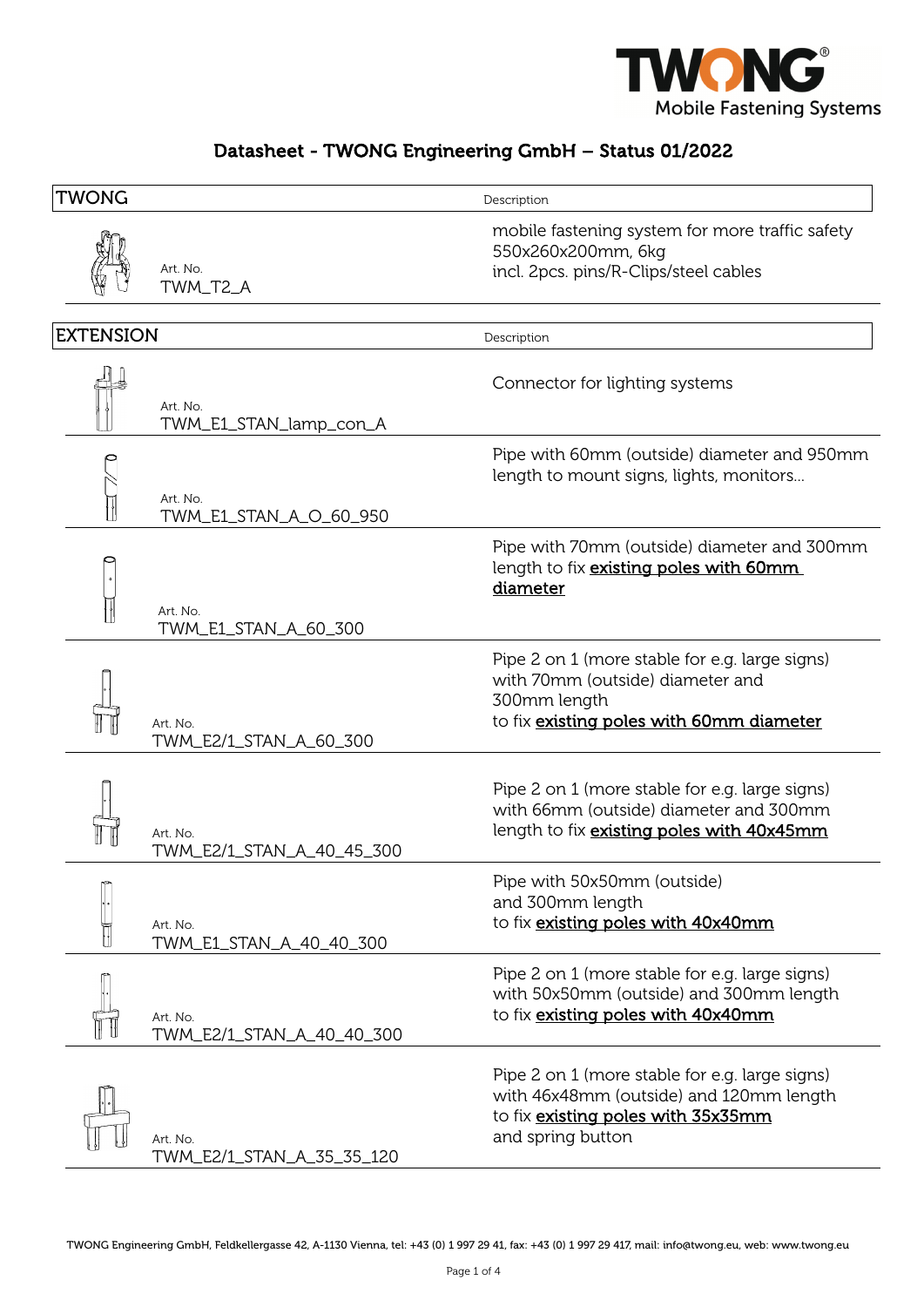

| EXTENSION                                                          | Description                                                                                                                      |
|--------------------------------------------------------------------|----------------------------------------------------------------------------------------------------------------------------------|
| Art. NO.<br>TWM_E2/1_STAN_A_HO_870_<br>60_4040_200                 | Pipe 2 on 1 with 90° outrigger, 870mm length,<br>to fix existing poles with<br>60mm and 40x40mm diameter                         |
| $\frac{1}{2}$ Art. NO.<br>TWM_E2/1_STAN_A_HO_870_<br>60_2_3030_200 | Pipe 2 on 1 with 90° outrigger, 870mm length,<br>to fix existing poles with<br>60mm up to 30x30mm diameter                       |
| Art. No.<br>TWM_E2/1_STAN_A_SL                                     | Pipe 2 on 1 with ring eyelet for lifting                                                                                         |
| Art. No.<br>TWM_E2_OZZY_A_2000_1000_pvc                            | Set with STAN and canvas<br>(2.000x1.000mm W x H)<br>for visual barriers or to shield off dirt and dust<br>Material canvas: PVC  |
| Art. No.<br>TWM_E2_OZZY_A_3000_1000_mesh                           | Set with STAN and canvas<br>(3.000x1.000mm W x H)<br>for visual barriers or to shield off dirt and dust<br>Material canvas: MESH |
| Art. No.<br>TWM_E2_OZZY_Edward_A_MAN                               | to use against flying stones during mowing<br>work. Various sizes available!<br>Material: PVC                                    |
| Art. No.<br>TWM_E1_LUGGY_A_4_600                                   | 4pcs. Universal lamp adapter e.g.<br>for "Powermoon" or "Lumaphore"                                                              |

## **ADAPTER** Description

for waved crash barriers – all profiles!

Art. No. TWM\_A1\_HELLA\_A\_U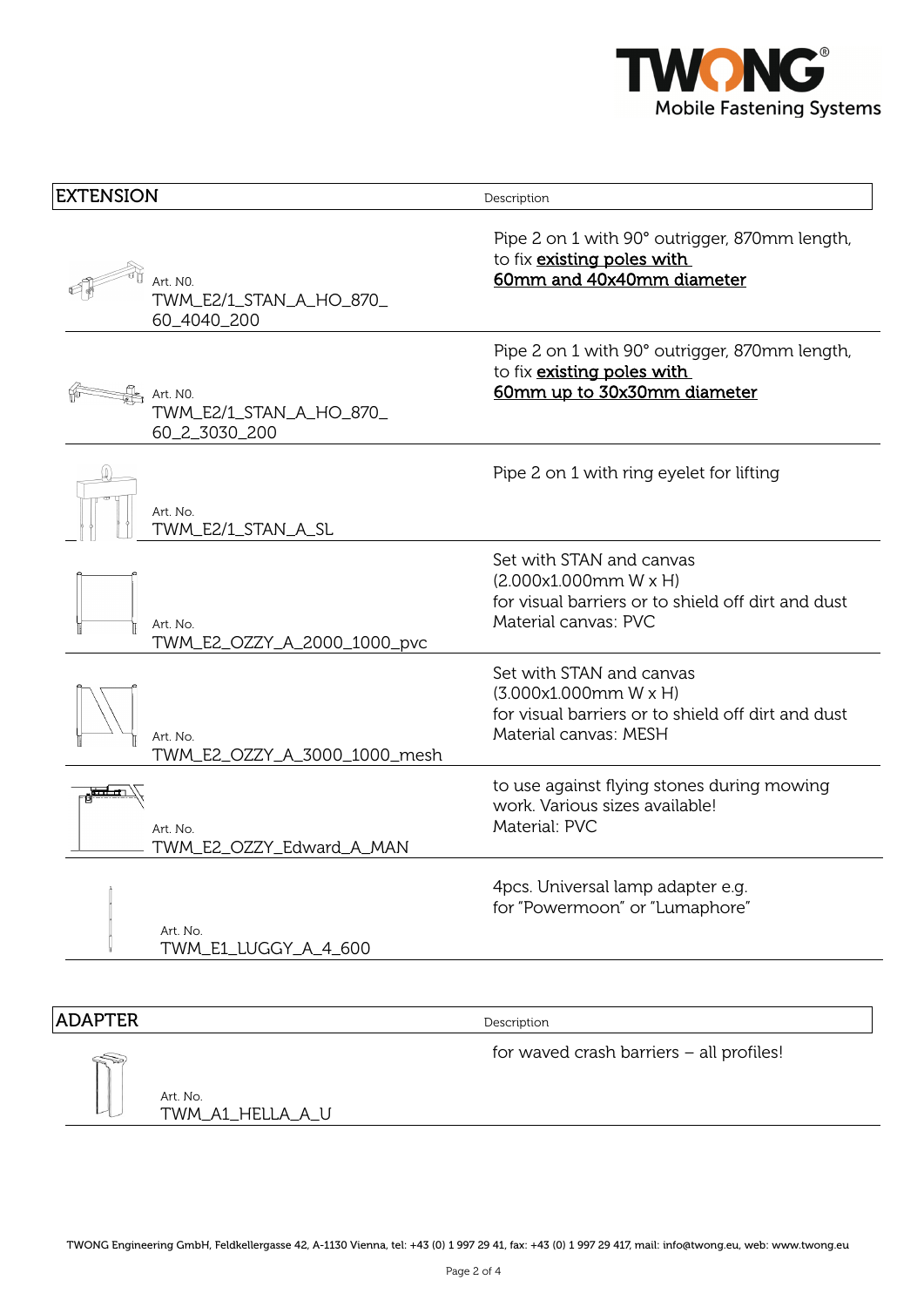

| Description                                                                 |  |
|-----------------------------------------------------------------------------|--|
| Protection against theft and vandalism<br>incl. 2pcs. bolts and 2pcs. nuts  |  |
|                                                                             |  |
| Description                                                                 |  |
| additional retaining strap                                                  |  |
|                                                                             |  |
| 2pcs. "spike-shoes" made of stainless steel with<br>3pcs. grub screws       |  |
| 45° support for all 90° outrigger                                           |  |
|                                                                             |  |
| "dirt plate" to put under<br>of existing pipes with<br>D=60mm up to 30x30mm |  |
|                                                                             |  |